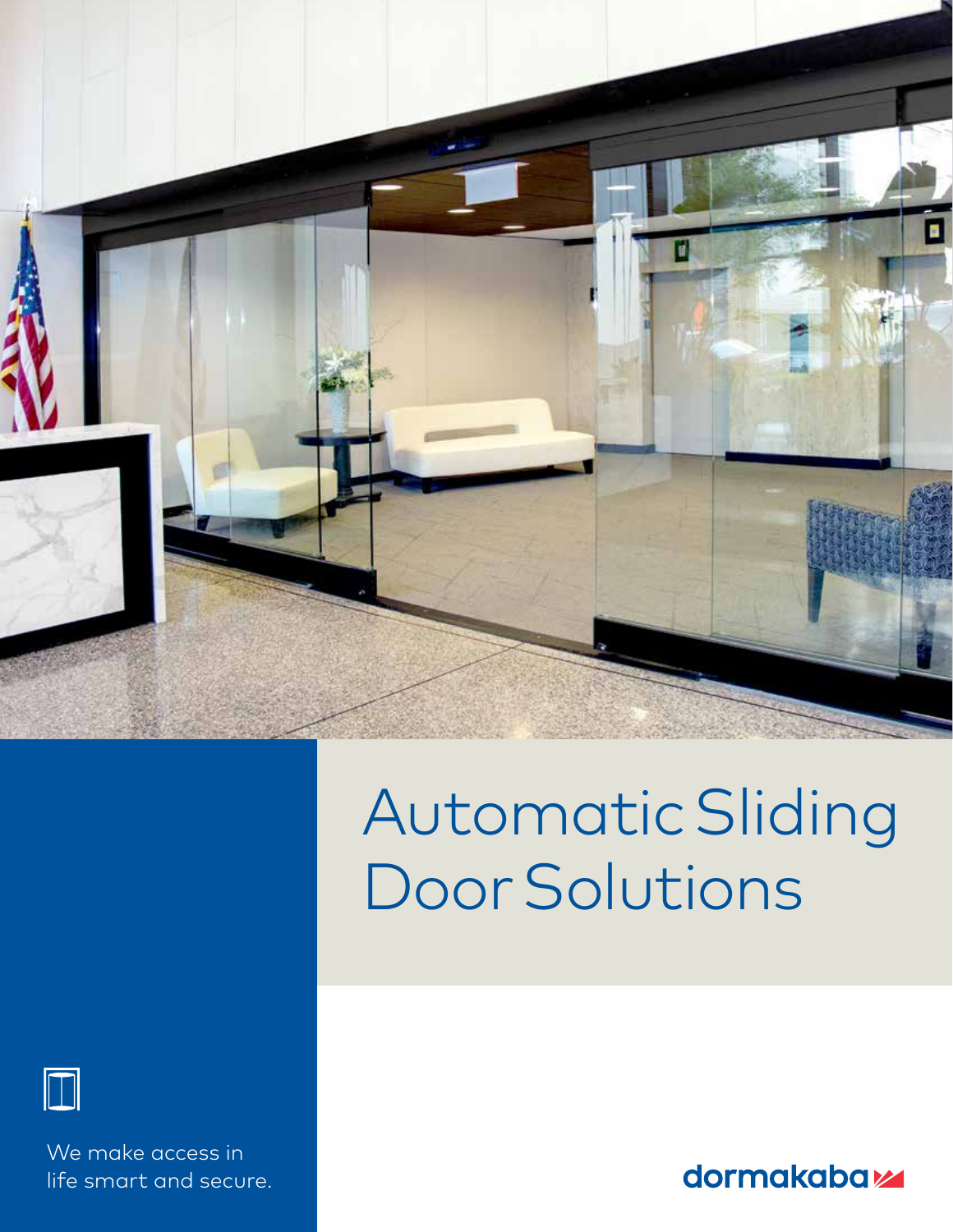## **Entrance Solutions By dormakaba** Security. Sustainability. Reliability.



**ESA400 Fine Frame** 1 Madison Avenue – New York, NY

**Cover ESA500 All Glass** McClurg Court – Chicago, IL

Touchless access is crucial in high contact public places such as healthcare facilities, restaurants, schools, offices and restrooms. Your access system shouldn't be a barrier to entry. Transition to contactless, barrier-free and user-friendly access to the entrance to:

- Minimize high frequency touchpoints
- Reduce the spread of germs
- Increase touchless access solution

dormakaba's automatic sliding glass doors are a durable and welcoming entrance solution that create easy hands-free access. dormakaba's automatic sliding doors offer silent and smooth door opening.

#### **Our Values**

- Customer first
- Performance
- Trust

The commitment to develop innovative yet practical products is what differentiates dormakaba. Our automatic sliding door systems are powerful examples of our dedication to providing solutions that perform as designed—throughout the life of your building.

#### **Opening the Door to a Lifetime of Service**

From the moment you open your doors, we are your partner for the life of your entrance. To ensure our systems perform at the highest level, we make it our job to provide incomparable customer service, which includes: design consultation, specification writing, installation, replacement and upgrades, maintenance, and technical support all backed by an extensive warranty you can trust.

### **Contents**

- 04 **Quality ESA Technology**
- 05 **Industry-Best Cladding and Finishes**
- 06 **ESA200/300**
- 07 **ESA200/300/400/500-T Auto-Telescopic**
- 08 **ESA400 Fine Frame**
- 09 **ESA500 All Glass**
- 10 **ESA200/300-HP Hurricane Door**
- 11 **MAGNEO Linear Magnetic Drive Technology**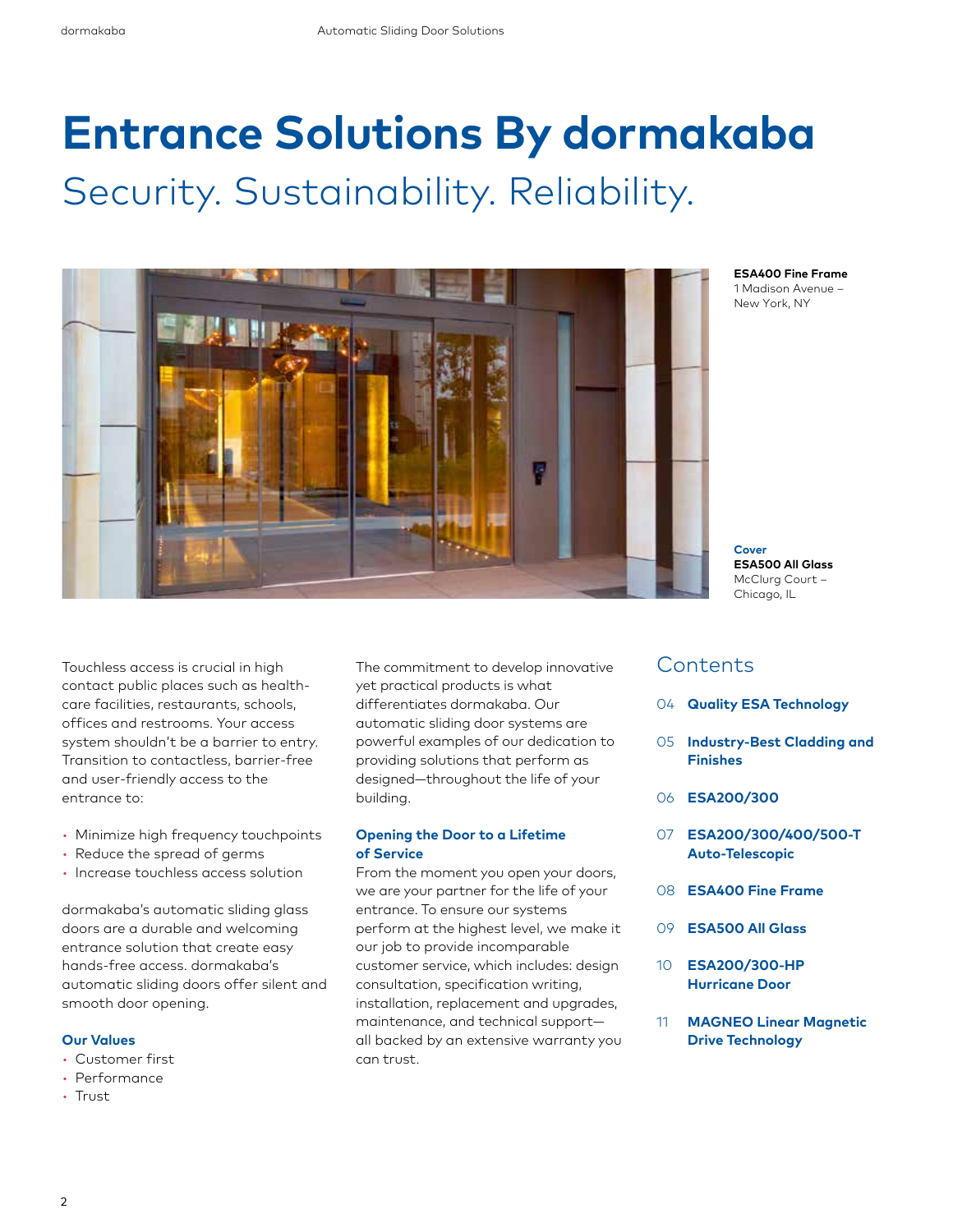### Complete Customer Service and Project Support

Smart design begins at dormakaba. Our consultants advise, review, and respond to every phase of your project—from initial planning and budget preparation to on-site approvals. Next, you can rely on our customer service team to provide exceptional technical product support, while our nationwide network of service professionals will execute the final phases of installation and ongoing proper maintenance. Our goal is your complete satisfaction.

#### **Consulting Services Include:**

- Developing code-compliant access solution specifications and schedules.
- Developing detailed specifications.
- Meeting with the design professional and/or owner to discuss project requirements and security coordination.
- Assisting with development of a professional key system.
- Preparing budgets.
- Reviewing substitution requests.
- Reviewing submittals.
- Responding to RFIs, owner's comments, and comments from other entities.
- Assisting with punch list development and administration.

Our design and development services include consultation for our complete range of entrance solutions:

- Automatic door systems (sliding, swinging, and revolving doors).
- Physical access systems.
- Glass systems and hardware.
- Architectural hardware.
- Operable walls.



### Nationwide Service & Installation

dormakaba's nationwide network of service professionals provides responsive and comprehensive sales, technical, project management, and maintenance support. Dedicated to the highest level of expertise, all our service technicians are certified by the American Association of Automatic Door Manufacturers (AAADM).

With offices conveniently located throughout North America, there is a certified service professional near you ready to respond to your service needs.

Visit **go.dormakaba.com/ServiceAMER** to learn more about dormakaba service and installation.



Our nationwide network of service professionals is certified by the American Association of Automatic Door Manufacturers.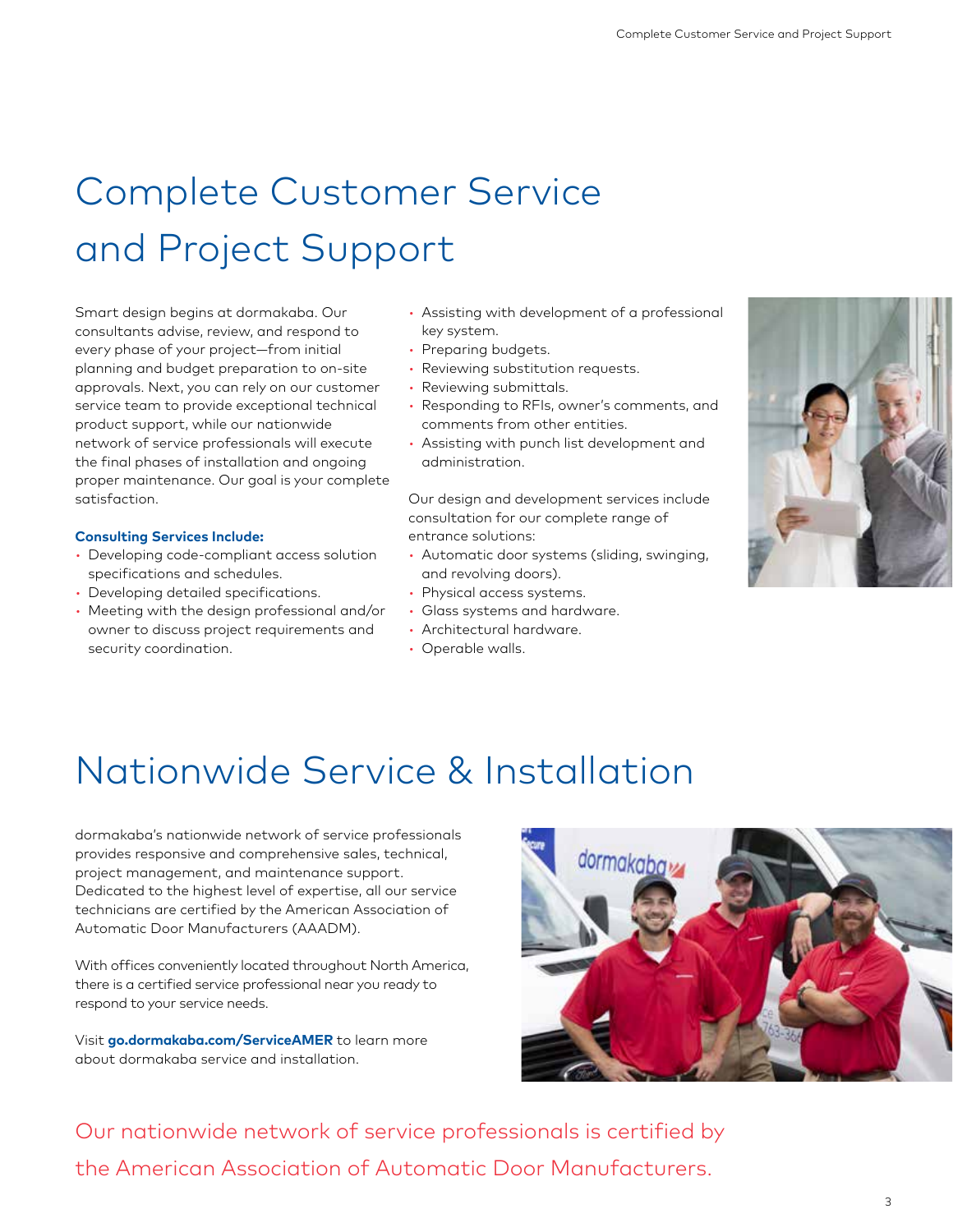# **Automatic Sliding Doors**



**ESA200 Commercial Fixed Sidelite Door**  Extruded aluminum stile and rail door; for interior or exterior applications.

Recommended for large opening applications. Reduced air infiltration allows handling of windy conditions. Egress capacity comparable to standard swing doors.

- Breakout of sliding panels only
- Narrow or medium stile
- Performance glass options



**ESA300 Commercial Full-Breakout Door**  Extruded aluminum stile and rail door; for interior or exterior applications.

Recommended for standard commercial openings such as retail, lodging, transportation terminals, and institutional applications. Full breakout provides enhanced egress capacity.

- Breakout of sliding panels and sidelites
- Narrow or medium stile
- Performance glass options



**ESA400 Fine Frame Automatic Sliding Door**  Elegant and upscale; perfect marriage of beauty and functionality.

Recommended for standard openings for office and apartment building applications. Full breakout provides enhanced egress capacity.

- Breakout of sliding panels and sidelites
- All glass look
- Dual vertical weather sweeps
- Factory-glazed 3/8" tempered glass



**ESA500 All Glass Automatic Sliding Door**  Perfect for creating an all glass look for interior applications.

Superior choice for interior openings; recommended for exterior applications in temperate climates. Suitable for larger openings with extended width sidelites.

- Breakout of sliding panels only
- Graceful lines with no vertical stiles
- 1/2" tempered glass
- Dual vertical weather sweeps

### **Standard ESA Features ESA Options**

#### **Heavy-duty Delrin**® **and Brass Rollers**

For every panel, there are four heavy-duty Delrin rollers, ensuring smooth and quiet operation. All sliders utilize heavy-duty brass rollers for our breakout system. Full breakout ESA300 doors also feature a brass roller at the bottom of each sidelite.

Other standard features include:

- Fully monitored overhead presence and activation sensors
- Security interface
- Low maintenance
- High traffic volume
- Adjustable astragal

#### **Optional Features**

- Battery backup for keeping the door operational during power loss
- Various thresholds to fit any site condition
- Bottom rail heights: 7-1/2", 10", and 12"
- Muntin bar widths: 6", 7", and 10"
- Crash bars
- Glass stops up to 1"; sloped glass stops available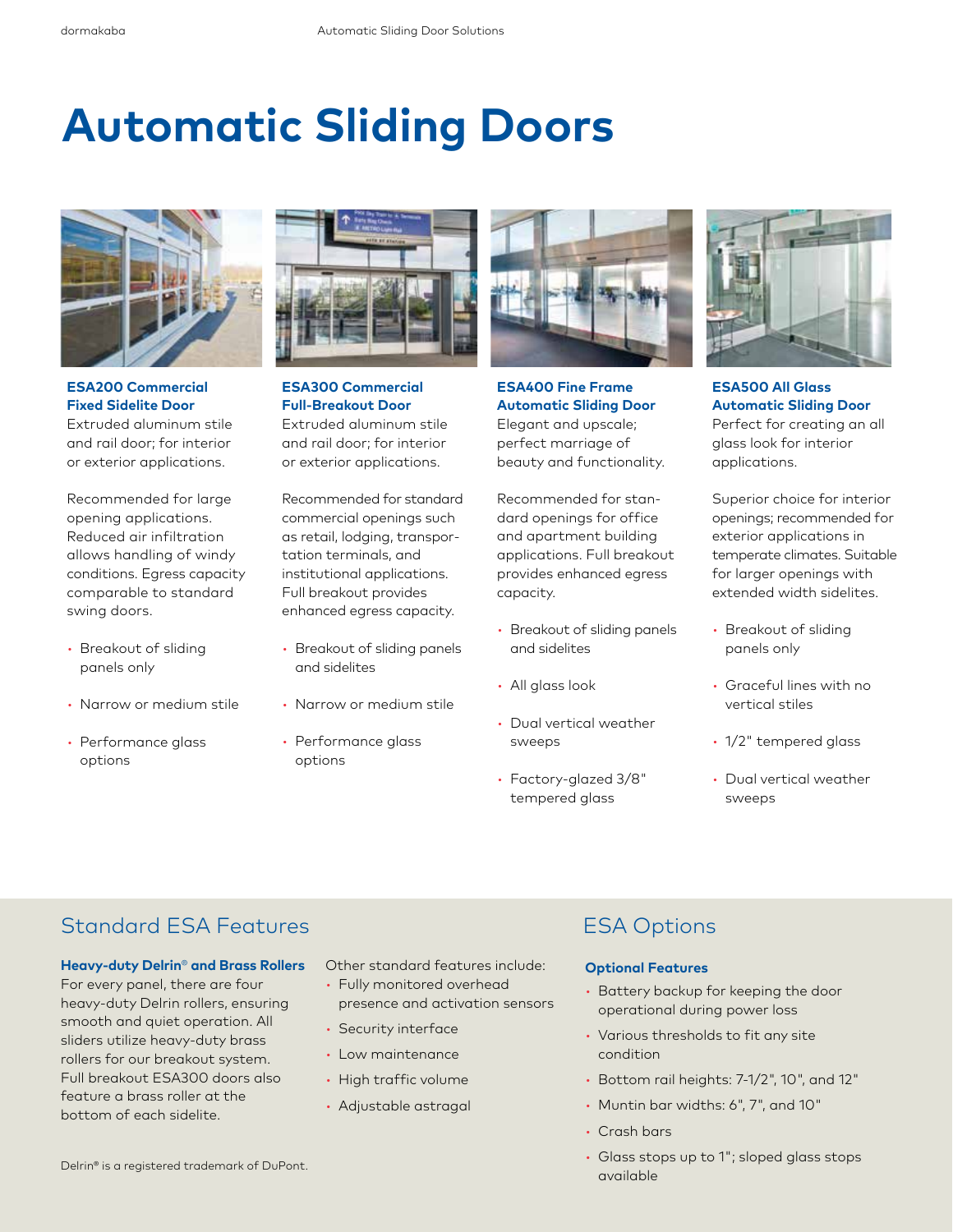

**ESA200/300/400/500-T Auto-telescopic Door**  Perfect for corridor applications and openings that require an extra wide clear

opening distance.

Provides larger clear door openings widths. Full breakout provides enhanced egress capacity.

- Breakout of sliding panels only OR sliding panels and sidelites
- Ultra-rigid extrusion to enable telescoping action
- Exceptionally narrow compact header, 7-1/2" high by 6-5/8" deep
- Narrow or medium stile
- Performance glass options



**ESA200/300-HP Hurricane-Resistant Door**  Meets Florida Building Code regulations.

- Breakout of sliding panels only OR sliding panels and sidelites
- Non-breakout models can act as security doors due to superior glass strength and 5-point locking system
- 1/4" tempered glass or 5/32" stormglass
- No unsightly exposed screws-on-glass stops
- Eliminates need for hurricane shutters
- Steel reinforced



**MAGNEO Magnetic Drive Sliding Door System**  Powered by linear magnetic drive technology; features minimalist, clean lines.

- Non-breakout
- Whisper quiet, handsfree, space-saving operation
- For interior low traffic applications
- Low maintenance
- Fewer moving parts
- Minimal energy usage
- Low or no profile
- Adjustable to comply with ANSI/BHMA A156.38

#### **Access & Security Options ESA Wind Zone Package Custom Features**

- Electromechanical lock
- DG 1000 panic device
- Remote release & lockdown
- Security integration relays
- Magnetic security contacts
- Stainless-steel-reinforced armored strike
- 3-point maximum security mortise lock
- Keyed switch control panel
- Impact glass
- Security glass stops

- Sensor rain guard
- Flush panic device
- ITS96 closer on active leaves

- Transoms
- Sizes
- Finishes
- Configuration
-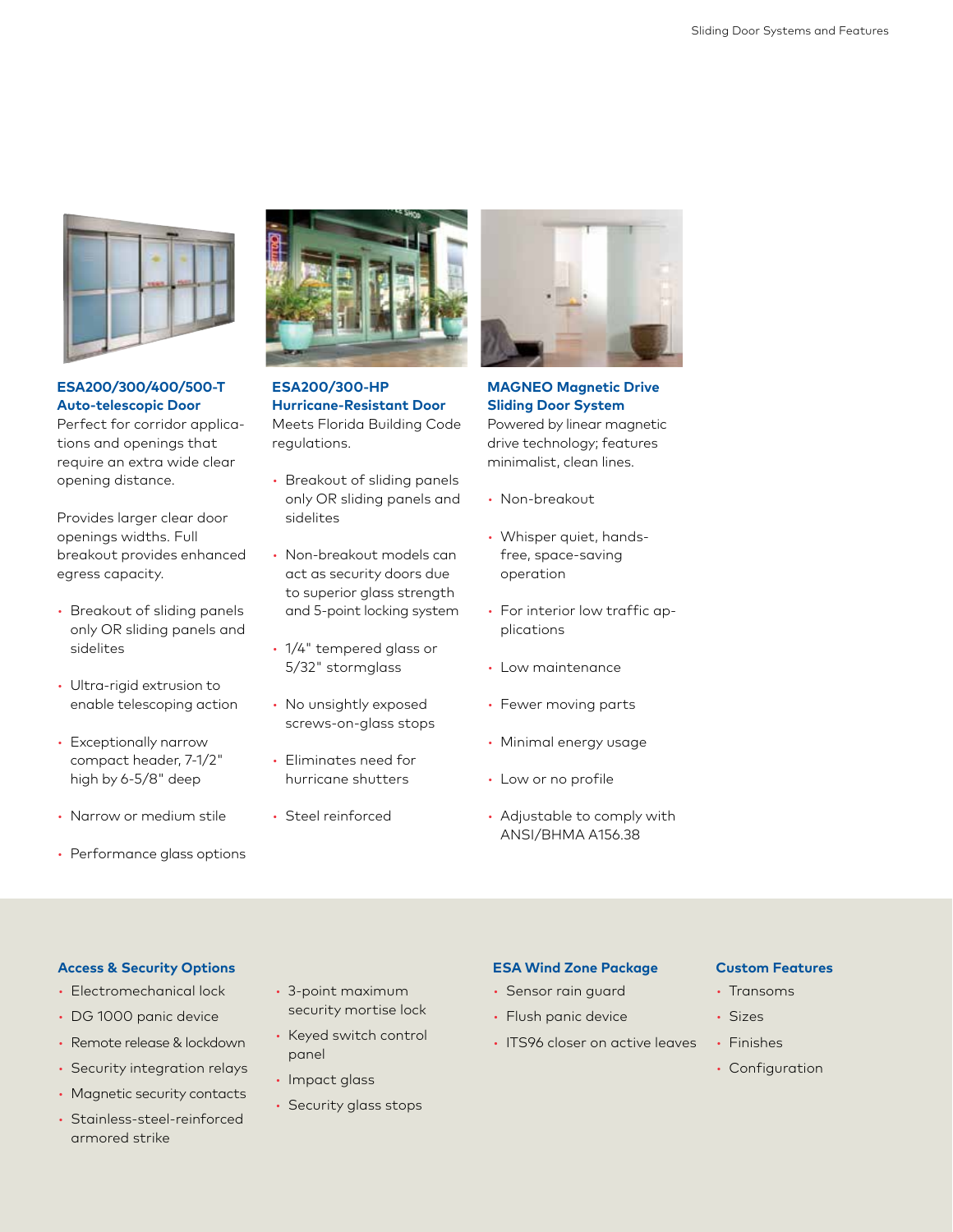### **Quality ESA Technology** German-Engineered and USA-Manufactured.



ESA doors are commercial grade, high traffic volume automatic sliding doors designed with the strongest drive system in the industry.

Offering a wide range of configurations and options, the ESA Series ensures sturdy, reliable access in travel centers, retail outlets, office buildings, healthcare facilities, and countless other building types. Our high quality product and superior workmanship reduce downtime and lower service costs.

#### **Heavy-Duty**

Our ESA controller is designed to easily accommodate door panels weighing as much as 220 lb.

#### **High torque**

The ESA controller features a high torque motor to produce smoother and consistent opening and closing door speed.

#### **Meet the ANSI Standard for Monitoring**

The 2017 ANSI 156.10 standard requires a "handshake" connection between the presence sensor and the automatic door controller. This closed loop monitoring system ensures that in the event of a presence sensor failure, the door will stop automatic function.

Our controller and the presence sensors are tested and approved by dormakaba engineering to ensure they comply with the new standard.

#### **Innovative**

dormakaba was the first to design an automatic sliding drive controller that fits within a 4-1/2"-depth header.

#### **Energy Efficient**

The ESA controller's energyefficient design requires less power to operate. The presence sensors allow doors to safely close in a timely manner to maintain temperate interior climates.

#### **Microprocessor Control**

The microprocessor controller motor encoder system interfaces with any security system to continuously monitor door position for a higher level of efficiency and safety. dormakaba's innovative software ensures smooth operation and lasting performance.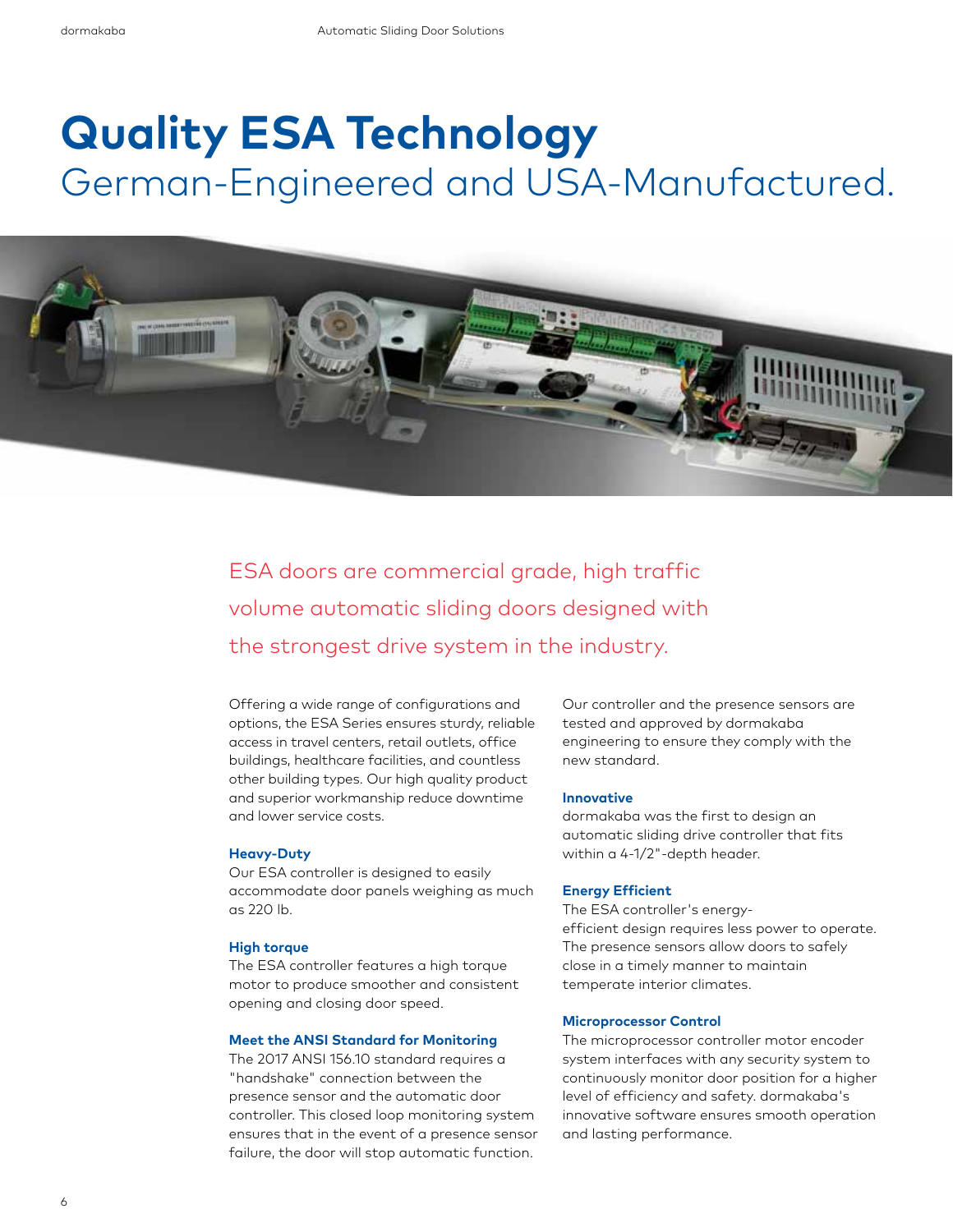### **Industry-Best Cladding and Finishes** Custom and Standard Finishes To Match Any Design.

#### **The Best Cladding in the Industry**

dormakaba couples modern technology with old world craftsmanship to manufacture the finest architectural finishes of any manufacturer, bar none. Experienced craftsmen fabricate cladded sliders in stainless steel and bronze using skills honed over many years. They apply the same custom ornamental metal finishes to the sliders as are applied to dormakaba's Crane revolving doors. Some manufacturers hand off this type of finishing to subcontractors, whereas every ESA sliding door is 100% manufactured by dormakaba.

#### **Unparalled Choice of Finishes**

ESA doors can be customized to match virtually any design because dormakaba offers such an extensive range of finishes: wet paint, powder coat, special anodized, and clad finishes—in stock, standard, and custom colors. The base package standard finish is Clear or Dark Bronze Anodized.



Cladded sliders in stainless steel and bronze are custom fabricated by the same craftsmen who apply ornamental metal finishes to dormakaba's Crane Revolving Doors.

We couple modern technology with old world craftsmanship to manufacture the finest architectural finishes of any manufacturer.



**ESA300 with Clad Bronze Finish**  JW Marriott Chicago – Chicago, IL Architect: Lucien Lagrange & Assoc.



The already stylish ESA400 Fine Frame and ESA500 All Glass doors make elegant entrances when clad in a dormakaba ornamental architectural finish. (Brushed stainless steel cladding shown above.)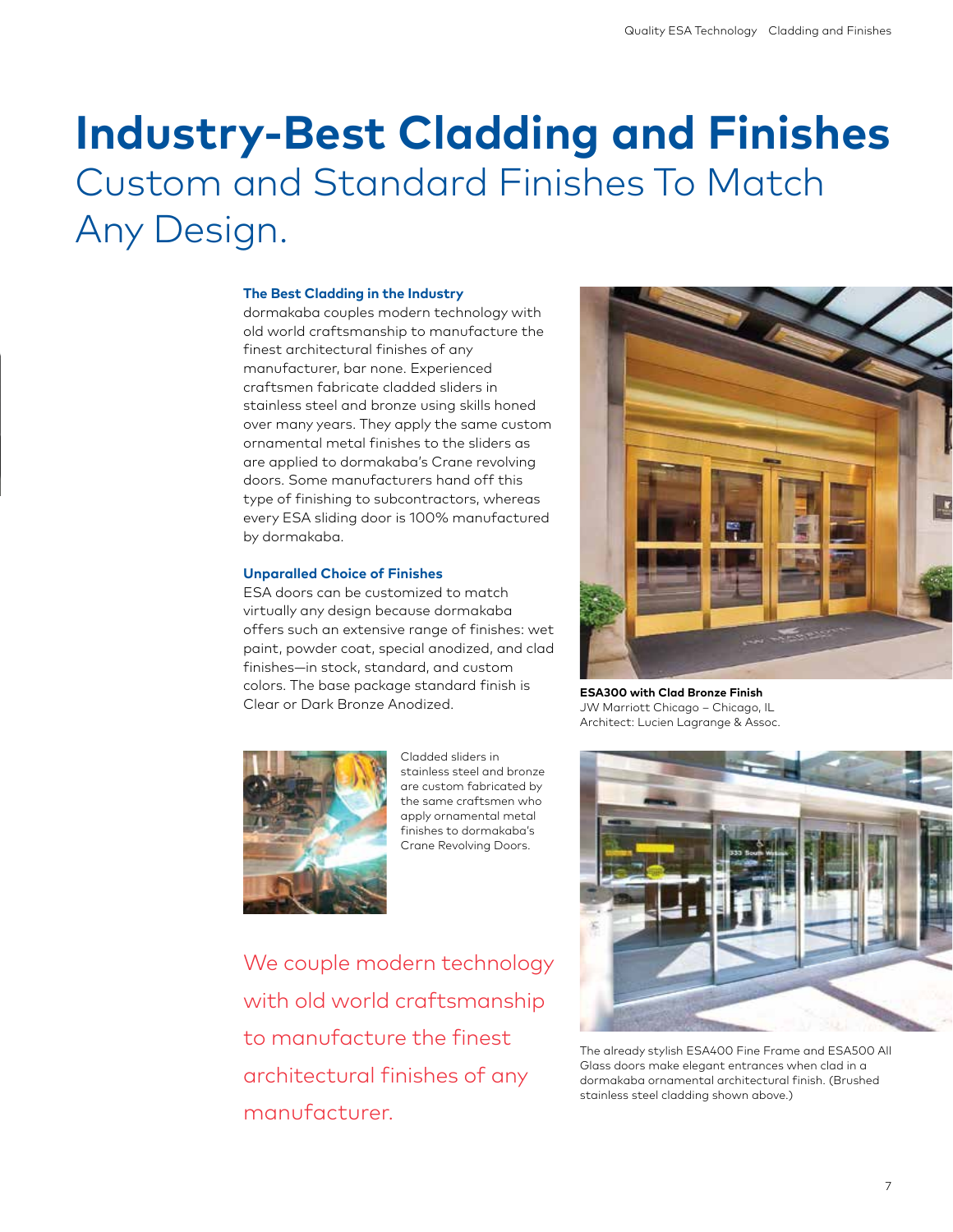## **Tough and Strong** ESA200/300

Suitable for both interior and exterior applications, the ESA200 and ESA300 are extruded aluminum stile and rail automatic sliding doors that boast the strongest panels manufactured. Whether impacts come from hospital orderlies navigating stretchers, porters handling luggage, shoppers pushing carts, or heavy falling objects, ESA door panels and bottom door guides resist racking to stay true.

#### **Anti-Panel-Racking System and Robust Slide Block Construction**

ESA standard door unions are the same as those used on our hurricane door panels. Our corner block construction creates the industry's most robust structural door panel. All in all, our design creates a union much stronger than welding and threaded rods.

#### **Longest Lasting Bottom Floor Guide**

ESA floor guides are built to last as much as 10× longer than our nearest competitor, reducing maintenance and replacement costs.

#### **Exceptionally Strong .125 Thick Aluminum Profiles**

dormakaba makes the ESA header and door panels from .125 thick 6063 aluminum, staying true to the specification while other manufacturers thin out their profiles. The result is one of the most structurally sound door packages available anywhere.

#### **Aesthetically Superior**

dormakaba ESA doors couple rugged door panel construction with a smart design. Our uniform glass stops are designed to maintain consistent sightlines and daylight openings from door panel to door panel. This ensures that sliders using different glass within a vestibule will maintain the same daylight openings.



**ESA200** Little Colorado Medical Center – Winslow, AZ Architect: Mittelstaedt, Cooper & Associates



**ESA300** PHX Sky Train – Phoenix, AZ Architect: HOK



**ESA200** Kansas City International Airport – Kansas City, MO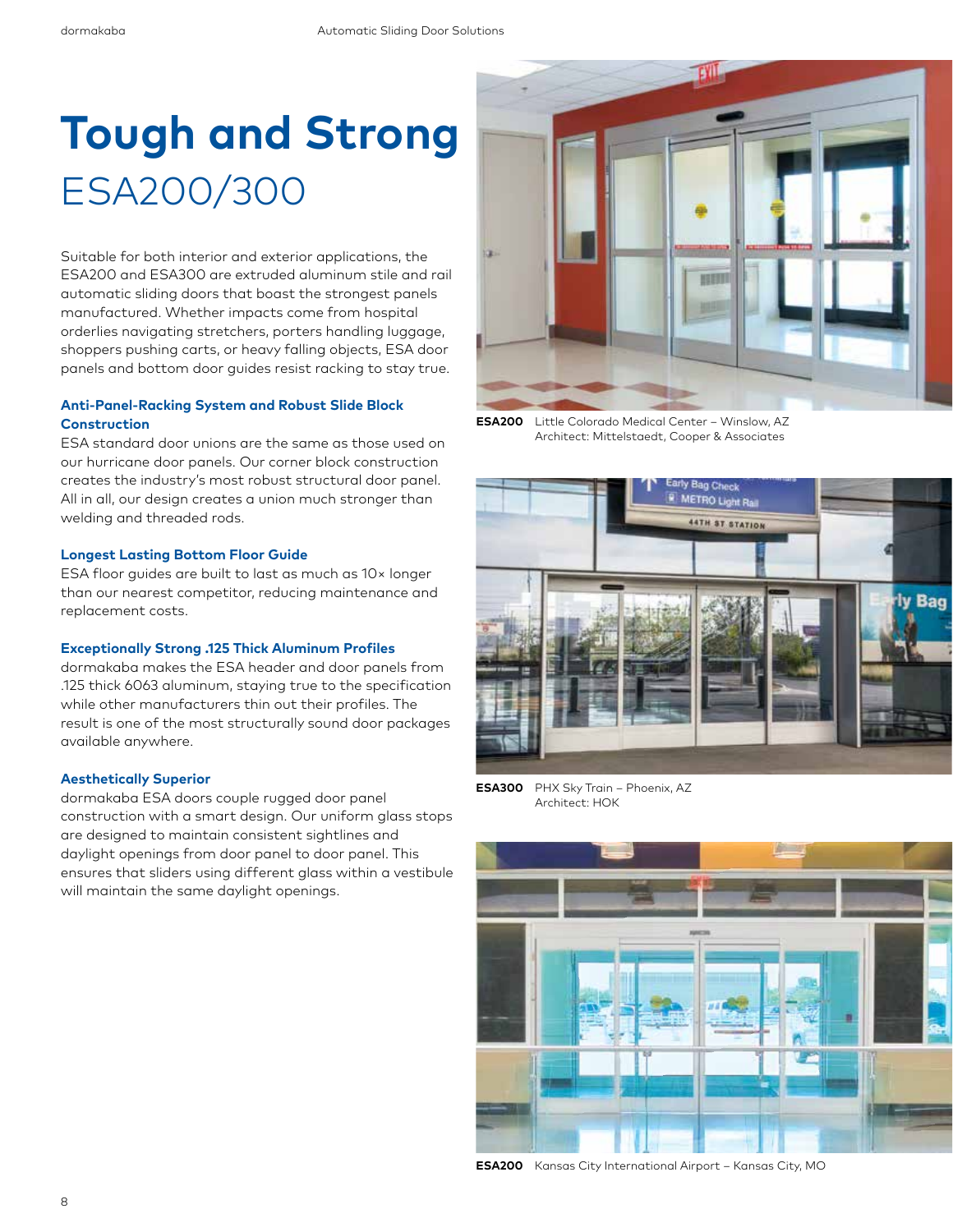## **Extra-Wide Auto-Telescopic** ESA200/300/400/500-T

#### **Extra Wide Clear Opening**

ESA-T Auto-Telescopic models feature 3-panel single slide and 6-panel biparting doors designed to increase clear door-opening widths by approximately 35%. They provide the perfect solution for corridor applications and openings that require an extra wide clear opening.

#### **Rugged and Reliable**

The rugged header utilizes the proven ESA slider drive unit, with an added ultra-rigid extrusion to enable the telescoping action. The reliable belt-driven design features a removable outer track.

#### **Compact Header**

The compact header, 7-1/2" high by 6-5/8" deep, is exceptionally narrow for a telescopic door and minimizes projection from the door jambs.

#### **Two Breakout Designs**

The ESA200/500-T doors feature partial breakout of the sliding panels only, while the ESA300/400-T doors feature full breakout of all panels. Both breakout designs are completely engineered, manufactured, and assembled by dormakaba.



The **ESA-T** utilizes the proven ESA drive unit with an ultra rigid extrusion and a reliable belt-driven design that features a removeable outer track.

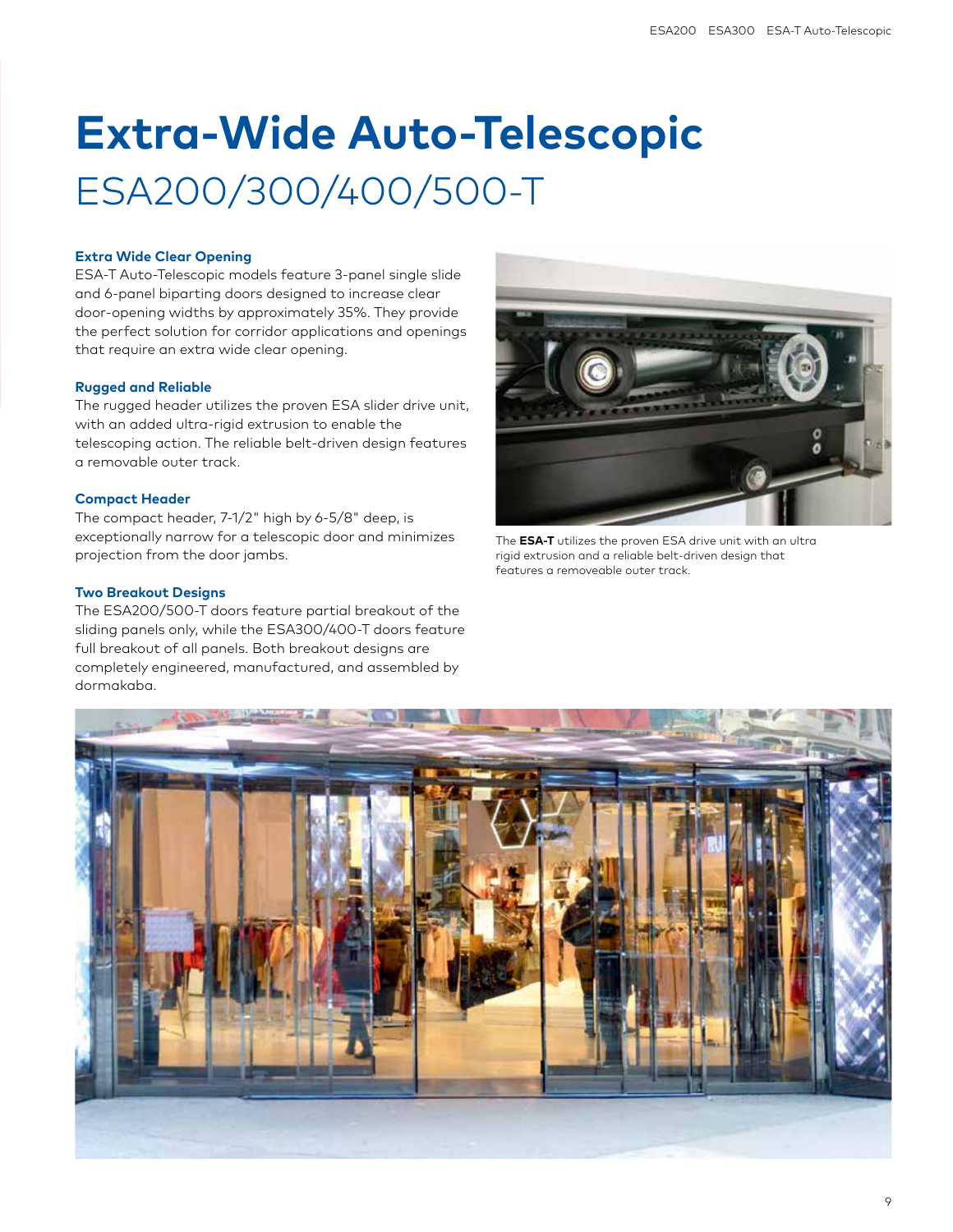# **Refined**  ESA400 Fine Frame

#### **The Perfect Marriage of Beauty and Functionality**

For elegant, upscale, and even monumental applications, the ESA400 Fine Frame, with full breakout of sliding panels and sidelites, combines full view aesthetics with excellent weather-sealing qualities. It's ideal for interior or exterior applications such as high-end retail stores or modern office buildings.

#### **Customize the Look to Match Your Design**

The unparalled choice of finishes dormakaba offers allows you to match your ESA400 precisely to your design. In addition to wet paint, powder coat, and anodized finishes, a variety of ornamental architectural metals can be applied by dormakaba's own craftsmen to create a spectacular entrance.





The **ESA400** is the only automatic sliding door in the industry to come factory glazed.



**ESA400 Fine Frame Exterior (top) and Interior (above)** Related Companies Luxury Apartments 500 Lake Shore Drive – Chicago, IL Architect: Solomon Cordwell Buenz



Gaylord National Resort & Convention Center – Washington DC Architect: Gensler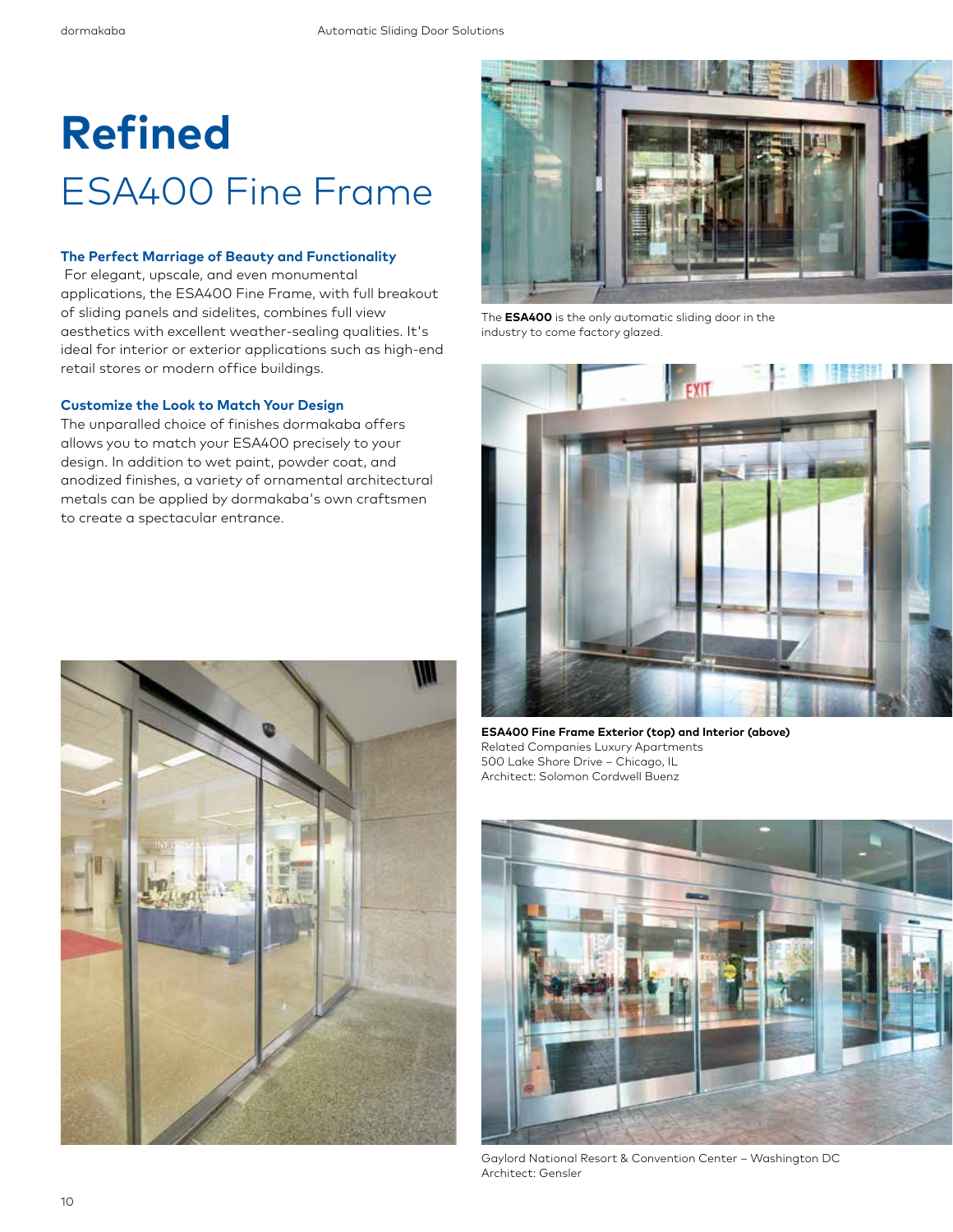# **Clear** ESA500 All Glass

#### **Smooth, Clean Look**

An all glass door designed for interior applications, the ESA500 features emergency breakout of the sliding panels only.

#### **Finished to Perfection**

Like all ESA doors, the ESA500 can be finished to meet your design goals. In additon to wet paint, powder coat, and anodized finishes, a variety of ornamental architectural metals can be applied by dormakaba's own craftsmen to create a spectacular entrance.

#### **Intelligent, Efficient, and Technologically Advanced**

The ESA500 has a five-function program switch, adjustable motion sensor, and optional self-closing side panels.



The Bow Office Tower – Calgary, Alberta Architect: Gensler



The Bow Office Tower – Calgary, Alberta Architect: Gensler



MGM Grand Casino Hotel – Detroit, MI



Aloft Detroit at The David Whitney – Detroit, MI Architect: Kraemer Design Group PLC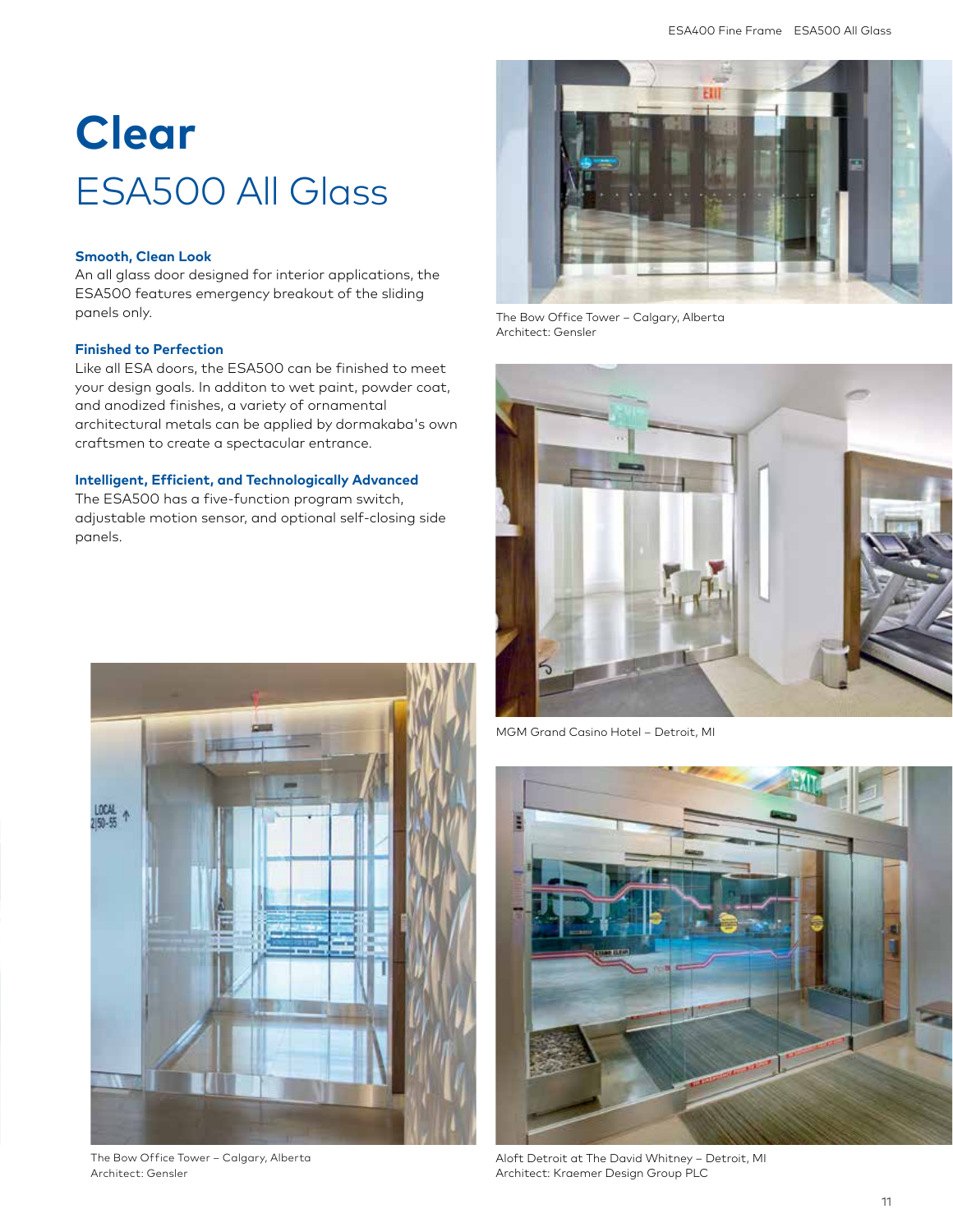## **Hurricane Door** ESA200/300-HP

### Engineered and tested to withstand nature's wrath.

Rigorous testing has ensured that the ESA200/300-HP door meets, and even exceeds, Florida Building Code regulations.

#### **Strong. Durable. Refined.**

In addition to the door panel's storm and wind resistance, the ESA200/300-HP has the strongest and most durable header—designed without exposed screws to be the strongest, most durable unit available. There are no unsightly exposed screws-on-glass stops.

#### **Increased Security**

Superior glass strength and a 5-point locking system allow non-breakout models to serve as security doors.

#### **Impact Resistance**

The ESA-HP door is steel reinforced to withstand the impact of large projectiles. Choose from a variety of breakout configurations and several hurricane-rated glass or stormglass options.

#### **Cost-Effective**

dormakaba hurricane-resistant sliders decrease costs by eliminating the need for hurricane shutters.





**The ESA200/300-HP automatic sliding door** meets Florida Building Code regulations, keeps your building safe and secure, provides smooth and durable operation—all the while providing an aesthetically pleasing entrance.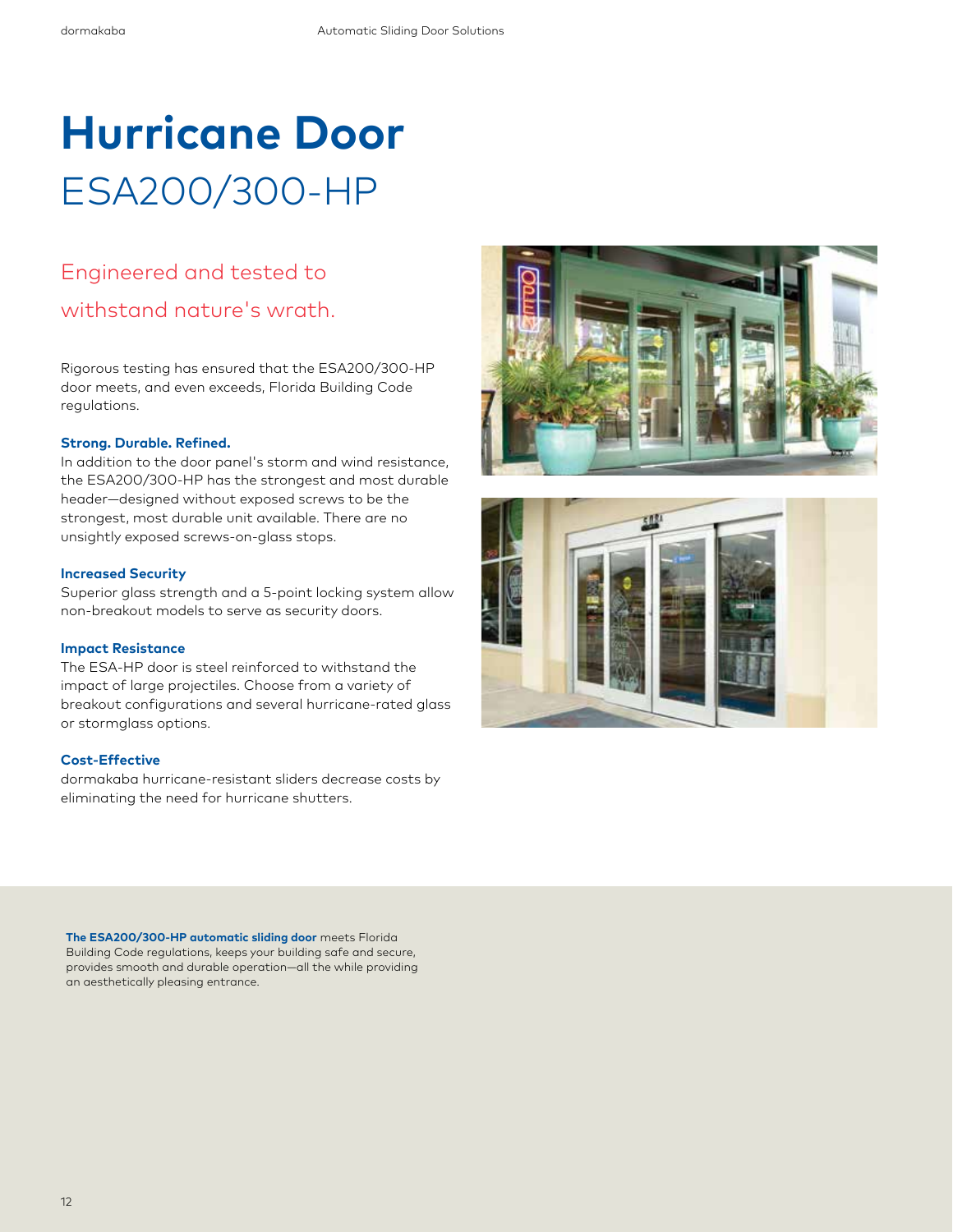### **Ultra Quiet**

### MAGNEO Linear Magnetic Drive Sliding System

Powered by linear magnetic drive (LMD) technology, the MAGNEO redefines both the function and design of sliding systems.

MAGNEO works in previously impractical interior spaces whether public, commercial, or private. Its sleek Contur design has minimalist clean lines that blend seamlessly to meet discriminating interior applications. The innovative magnetic technology ensures that the MAGNEO is safe, reliable, whisper quiet, touch free, and resistant to wear.

#### **Ideal for Interior and Low Traffic Applications**

The MAGNEO's modern design dramatically transforms and enhances interior spaces while supporting green initiatives at the same time. Its easy operation makes it an attractive and efficient way to update both the function and appearance of interior doorways.

#### **Safe, Low Energy Door**

Designed to meet ANSI 156.38, the versatile MAGNEO meets all safety requirements for low energy applications. Its extra sensitive operation instantly detects any obstruction. Activation is achieved via touchless design push plate, radio remote control, or traditional infrared motion sensors.

### Innovative

With LMD-enabled features, MAGNEO transforms the function and design of automatic sliding entrances.



**MAGNEO**—driven by linear magnetic drive (LMD) technology Garden Communities - San Diego, CA